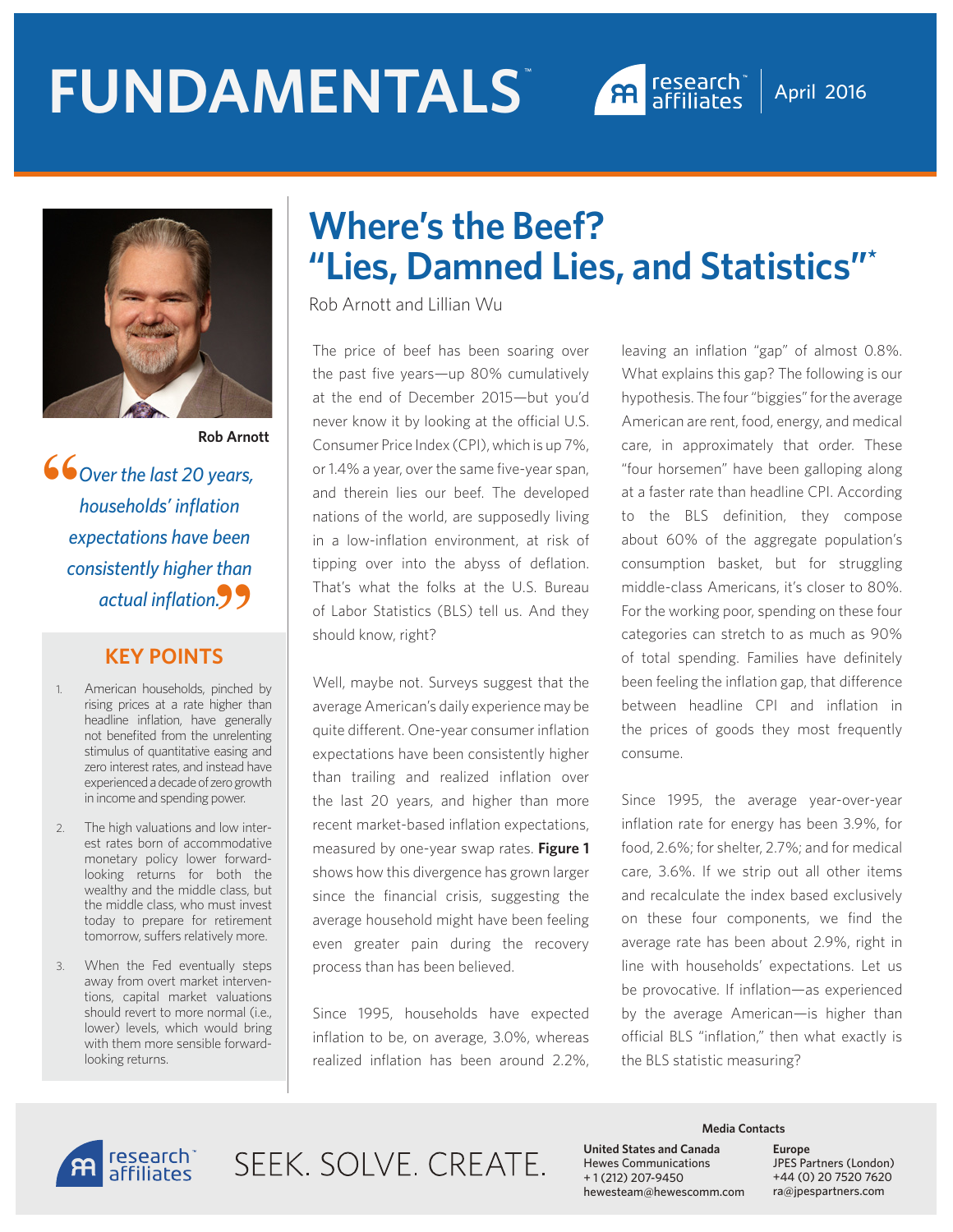



Source: Research Affiliates, LLC, using data from Federal Reserve Bank of St. Louis FRED database.

It looks like the BLS thermometer is broken! Whatever temperature they show us, the actual temperature is higher, as experienced by the average American family. For instance, the reported CPI inflation over the past 10 years ending December 2015 was about 1.9% a year. If we focus on the "big four" over the last decade, the inflation that Americans experienced was about 0.5% more. Let's call this 0.5% difference a "measurement bias." Paradoxically, the inflation measures for these four categories are produced by the same people who assemble the CPI. Other sources peg the gap as being considerably larger.

These considerations have a direct bearing on our prosperity. How much real growth, for example, has occurred in the past decade? Officially, GDP has grown 1.4% a year, over and above inflation. Over the same period, the U.S. population has grown by 0.9% a year. Thus, real per capita GDP has risen by a scant 0.5% a year. Subtract the 0.5% measurement bias—probably a conservative estimate—and the average American has experienced zero growth in personal spending power over the past decade. With wealth and income concentration, if the average is flat, then median per capita spending power must be lower. Comparing 2015 with 2005, this feels about right. The official statistics do not.

The Great Recession begot a 5% reduction in U.S. real per capita GDP from the peak of 2007 to the trough of 2009. In the wake of the market collapse,

major central banks around the world eased monetary conditions in lockstep with the Fed. It took nearly six years for U.S. real per capita GDP to regain its prerecession peak. This herculean task was achieved through massive spending and relentless borrowing from the nation's current and future income. Has it worked? As always, it depends on whom you ask. We are deeply skeptical of claims that these massive interventions have helped. Real median household income has fallen by 4% since 2007, despite the "recovery" following the Great Recession! Comparing today to 1970, **Figure 2** shows that real per capita GDP is up by 110%—more than doubling over the last 45 years! Yet, the median American has experienced less than one-fifth of this growth.

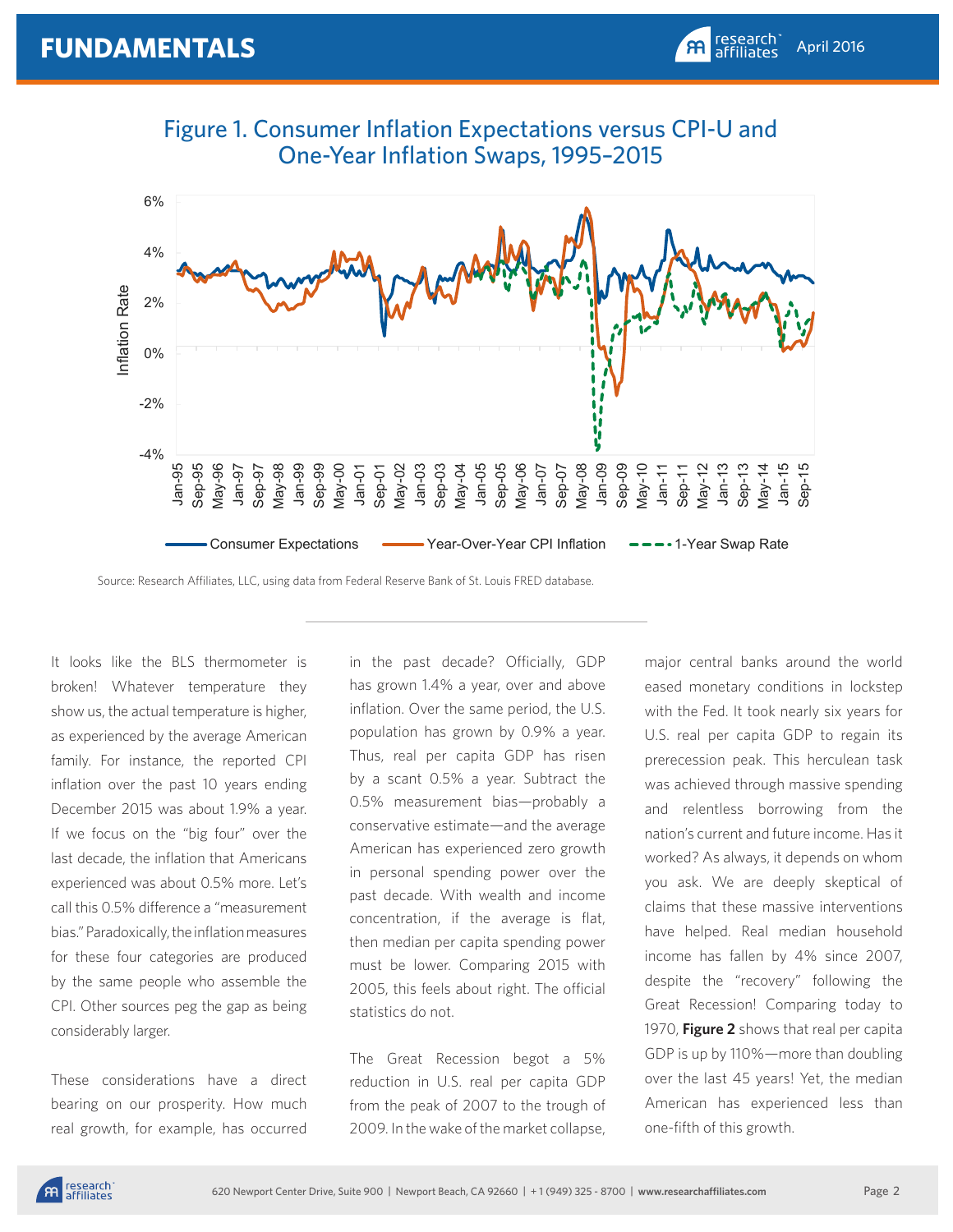

#### Figure 2. Percentage Change in Real Per Capita GDP Relative to 1970 Level

Source: Research Affiliates, LLC, using data from WhiteHouse, Global Financial Data, and U.S. Census Bureau, Bureau of Economic Analysis.

Middle-class Americans are struggling, as are middle-class Japanese and Europeans. Easy money, asset purchases, and negative interest rate policies of central banks across the developed world are intended to ignite the "animal spirits" of the private sector. Are they instead *stifling* economic and wage growth? Are they stimulating asset hoarding and bubbles, which fuel widening gaps between the haves and the have-nots, and feed class resentment? Are they leaving inflationary pressures unchecked and hollowing out opportunities for the middle class? These are provocative suggestions, which go against neo-Keynesian theoretical dogma, but they fit the objective evidence we see all around us. Sometimes common sense trumps theory.

Former Fed Chairman Ben Bernanke was quite candid in saying that zero interest rates and quantitative easing were intended to create a "wealth effect." He wanted asset values to rise so the affluent would spend more, so the economy could boom. He achieved the first of these: asset values rose. But who owns assets? The wealthy. What this "stimulated" is a growing gap between the haves and the have-nots: the wealthy got wealthier. That's redistribution, *backwards*. Then, in a towering act of hubris and hypocrisy,

 *Let's not forget the*  downside *of bull markets; forward-looking returns on assets crater.* **" 66**<br>dow

the central bankers collectively deny they played any role in widening the income and wealth disparity, or in hollowing out the middle class. Ouch. But although the rich began to spend more, the impact on the economy was limited. If the rich mostly buy more *assets* (i.e., stocks, bonds, real estate, art, collectible cars, rather than "new stuff" that needs to be manufactured), doesn't that just fuel more bubbles?

And let's not forget the *downside* of bull markets. The benefits to the rich of accommodative monetary policy are short lived. The values of the assets they own soar, but the forward-looking returns on those assets crater. (Notice how hard it is to find a liquid mainstream market that offers *real after-tax* returns

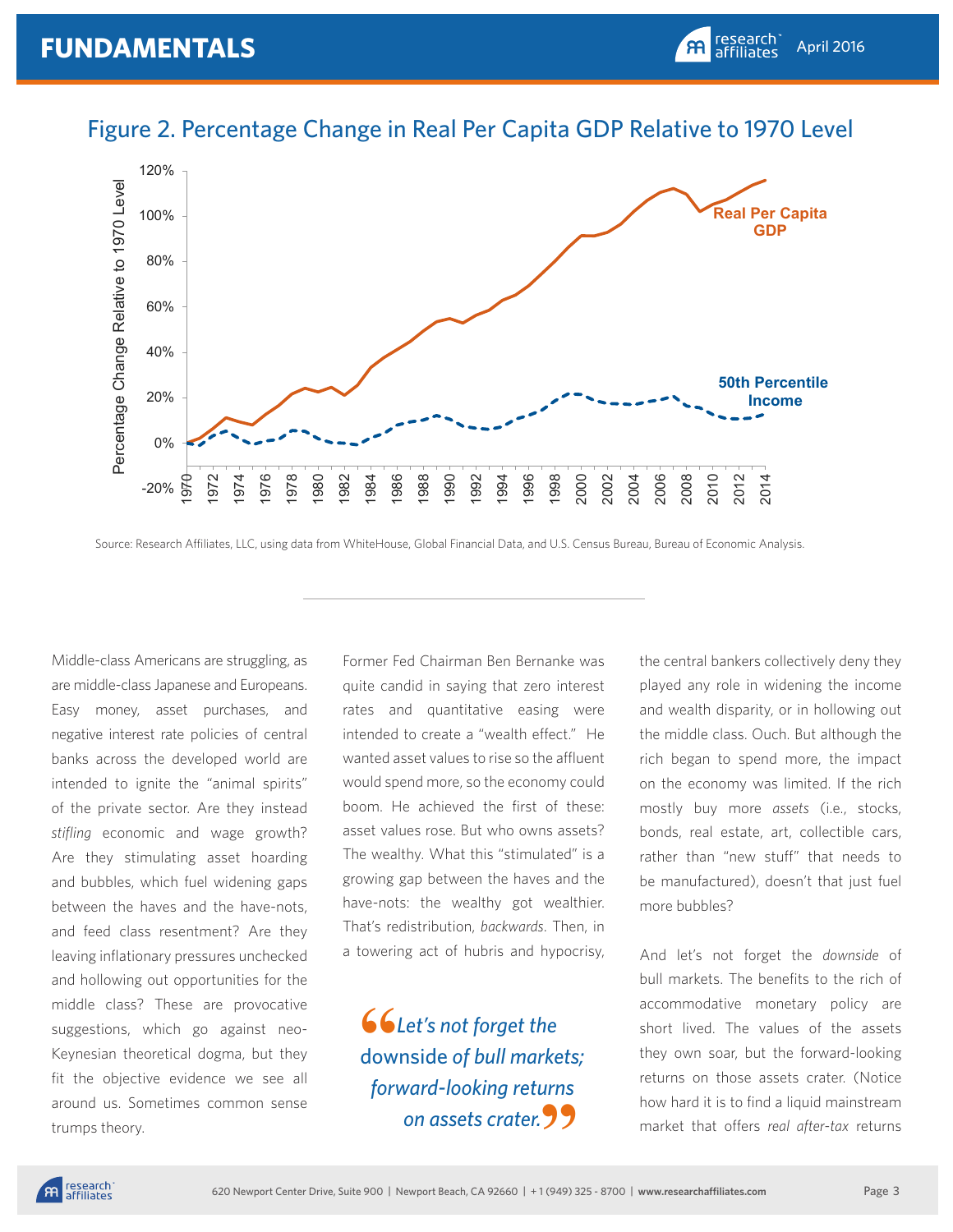## **FUNDAMENTALS**

much above zero these days.) Then, net of spending and charitable giving, their wealth dissipates assuredly and rapidly, recycled into the economy with no assistance needed from the Pikettys of the world. The wealth of the richest is fleeting, typically dissipated by the third generation (Arnott, Bernstein, and Wu, 2015).

Worse, lousy forward-looking returns also afflict the young and the shrinking middle class. The future returns on their pension assets are horribly low, but the average American must prepare for retirement *now*, not later when the artificial policy-induced bull market ends and prices settle to more sensible levels. As a result, they invest their hard-earned money in the S&P 500 and hope for the best. Unfortunately,

hope is not a strategy. To add insult to injury, their kids have essentially zero incentive to invest for the future or to buy (not at today's prices!) those selfsame assets from their parents to help transform them into goods and services their parents can consume in retirement. Zero-interest rate policies have crushed the opportunities and incentives for the middle class—and their kids—to save and invest.

The middle class is getting squeezed from every direction and is sadly disappearing. In 2008, according to Pew Research Center, 53% of adults considered themselves middle class. A scant 6 years later in 2014, as **Figure 3** illustrates, that number had dropped precipitously to 44%. At this rate of decline, in 30 years there'll be no middle class left! For the

class warriors, don't worry, be happy the self-identified upper class has shrunk from 21% to 15% in that same 6-year span, so they'll be gone in just *15 years*!

We're being deliberately provocative; we do not expect this to happen because pendulums swing both ways. But this particular swing of the pendulum is profoundly disturbing and is doing a lot of damage to what was once called "American exceptionalism."

New business start-ups suffer too. Individual investors hesitate to fulfill their dreams of beginning their own businesses—home to the majority of our economy's jobs—because they don't know the cost of capital. Nearzero interest rates aren't available to them, and the future cost of capital is

### Figure 3. America's Shrinking Middle Class: Percent of Adults Self-Identifying as Each Social Class



Note: "Lower" includes lower-middle class and lower class; "upper" includes upper-middle class and upper class. The earliest starting reference point in the Pew Research Center study is 2008. Source: Pew Research Center.